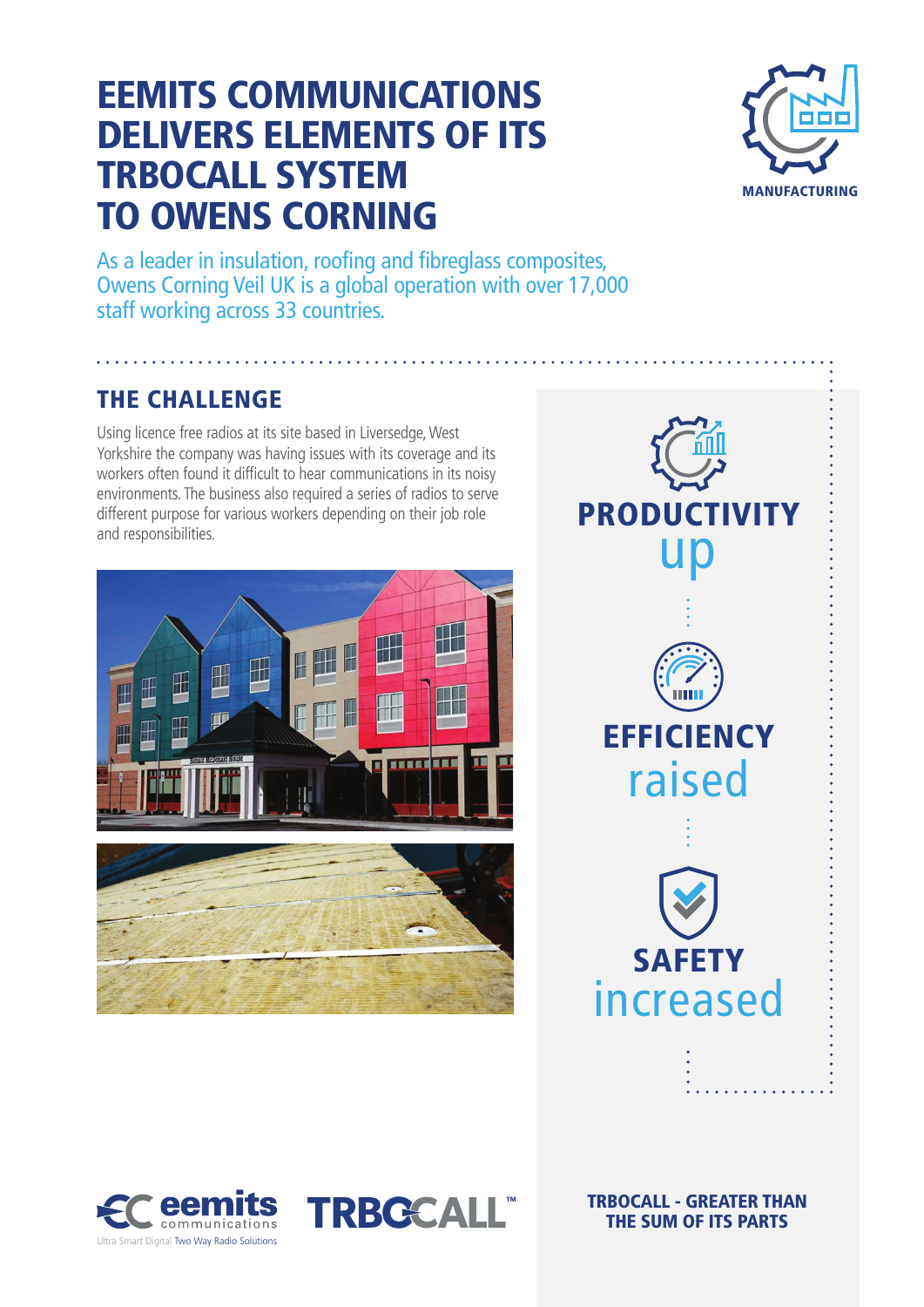# THE SOLUTION

We integrated Eemits unique modular platform - TRBOCALL - comprising the following:

### **B**INFRASTRUCTURE

Owens Corning chose:

• Direct mode with simple site licence

## **HARDWARE**

Owens Corning chose:

- 1 x Motorola DP4801e
- 2 x Motorola DP3661e
- 12 x DP3441e



### The Benefits:

Seamless communications at all positions on the company's site has been achieved.

### The Benefits:

The main requirement from the workforce was to have a small and compact radio and have the ability to communicate hands free whilst performing tasks. Management also saw the opportunity to add the lone worker, man down and panic alarm safety features. As such, we supplied a series of Motorola's digital screened DP3661e and non-screened DP3441e hand portable radios, the smallest radio's available in the range.

The DP3661e screened version will be used by managers who will receive emergency alerts should any problems arise. The non-screened radios will be used by the engineers on site.



## FEATURES

Owens Corning chose:

- Man Down
- Intelligent Audio
- Panic Alarm
- Lone Worker
- Rugged Design
- VOX

### The Benefits:

With the integrated safety features across workers radios, such as Man Down, should a worker trip or fall, or not respond to an alert, an alarm will be triggered to the managers radio where they will see on their screen which workers alarm has sounded so they can respond as quickly as possible. If workers are presented with any danger, they can press their easy to reach panic alarm or if a worker fails to respond to periodic alerts the Lone Worker feature will activate an alarm.

With intelligent audio integrated the noise of the radio will be automatically adjusted in line with fluctuating background noises ensuring everything is clearly understood. This has overcome a serious problem that workers were experiencing and it now means that they have streamlined, clear and consistent communications.



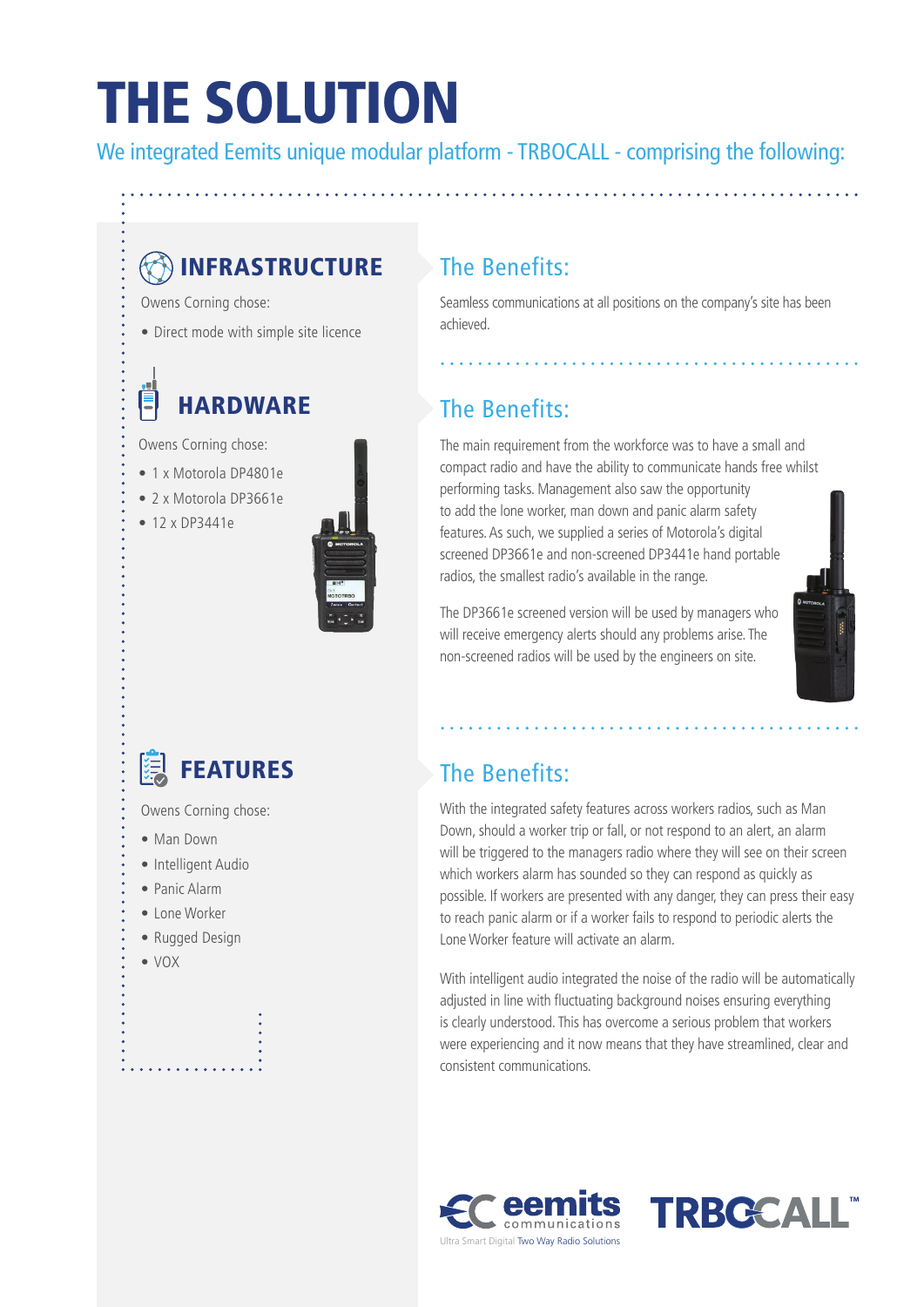# THE SOLUTION

Prior to the installation a site survey enabled Eemits to develop a solution that would achieve very high-quality coverage across all sites, as well as GPS coverage.

We integrated Eemits unique modular platform - TRBOCALL - comprising the following:

## $\overset{(*)}{\approx}$  SERVICE WRAP

Owens Corning chose:

• Priority fully comprehensive hardware repair for all Motorola hardware.

#### The Benefits:

This covers failure through normal fair wear and tear and it also provides protection against accidental damage such as broken displays, keypads and cracked housings. Factory trained and certified technicians troubleshoot, analyze, test, and repair your equipment at Motorola's centralized facility. All equipment is returned to factory specifications and updated with the latest firmware before being expedited back to you.





Owens Corning chose:

- Remote Speaker Mics
- Leather Cases
- Vox earpieces



### The Benefits:

The remote speaker mics allow for superior hearing, eliminating any background noise meaning workers can hear communications at all times. The rugged VOX earpieces are discreet with a streamlined design allowing workers to operate their radios handsfree.